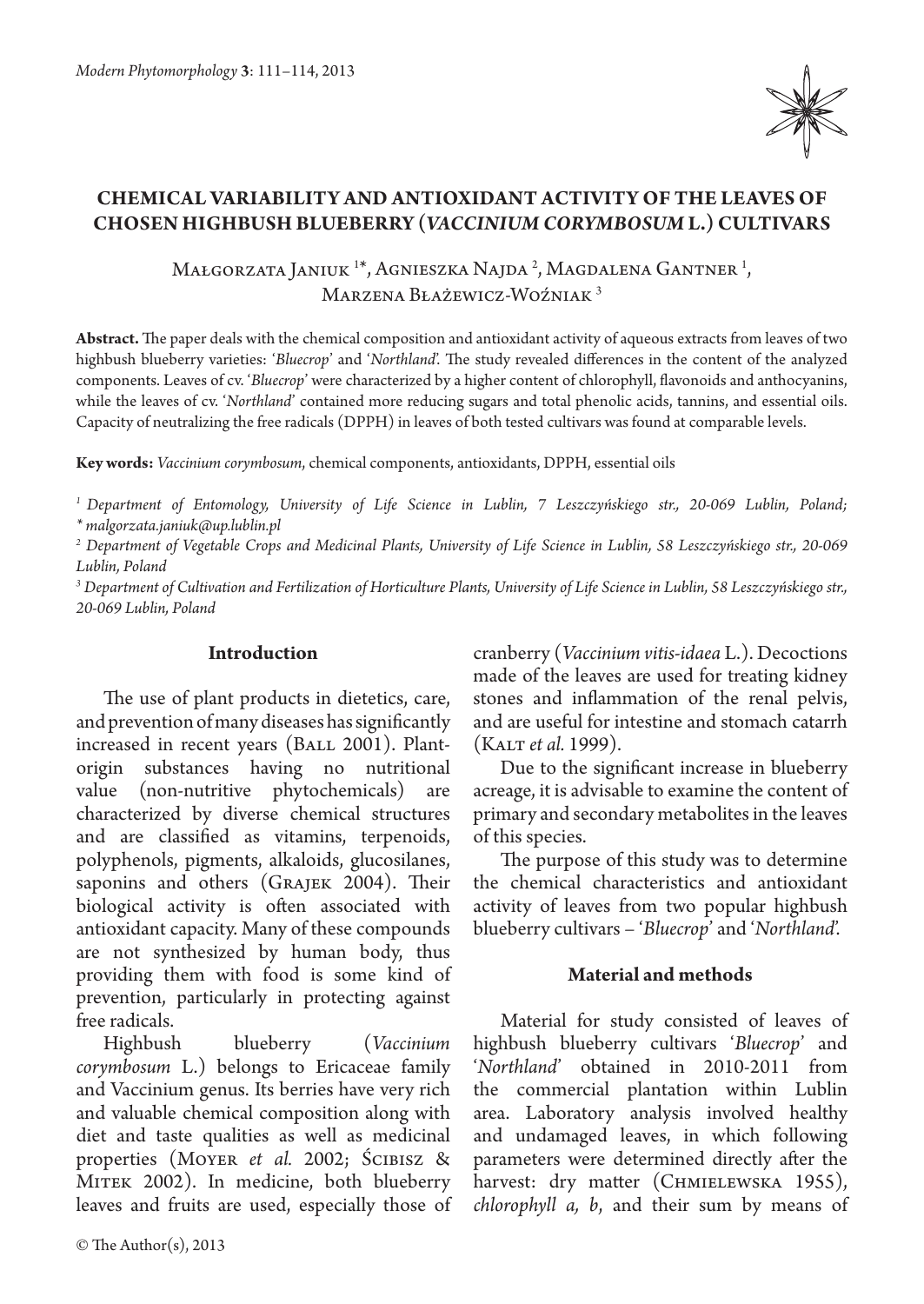MacKinney method (MACKINNEY 1941), as well as total and reducing sugars applying Schoorl-Luff procedure (CHARLAMPOWICZ 1966). Some of the leaves were dried at 35°C (in the shade and on open air) to obtain air-dry raw material, which was analyzed by specifying the content of moisture (Farmakopea Polska 2006); phenolic acids using Arnova reagent (Farmakopea Polska 2002); flavonoids applying Polish Pharmacopoeia method (Farmakopea Polska 2006); anthocyanins according to Miłkowska & Strzelecka (1995), tannins by means of Farmakopea POLSKA (2006), and essential oils due to indirect distillation using xylene (Farmakopea Polska 2008). Furthermore, the capacity to neutralize free radicals (DPPH) in aqueous extracts made of air-dried leaves using the method described by Chen & Ho (1997) was determined. Analyses of the chemical composition of two highbush blueberry varieties leaves were carried out in the Laboratory of Vegetable and Herbal Resources Quality of the Department of Vegetable Crops and Medicinal Plants at the University of Life Sciences in Lublin.

## **Results and disscusion**

The chemical analyses of plant material revealed differences in the content of primary and secondary metabolites in the leaves of tested highbush blueberry cultivars. Wach (2004) showed that fruits of cv. '*Northland*' accumulate 13.3%, while the cv. '*Bluecrop*' – 14.4% of dry matter. The dry matter content in leaves of tested varieties was almost twice as high reaching the level of 36.5% through 34.4% (Tab. 1).

Leaves of many plants are a substantial source of natural pigments. The content of chlorophyll a and b in the analyzed raw materials depended on the cultivar and averaged to 2.274  $mg \cdot g^{-1}$ . The leaves of cv. '*Bluecrop*' had more *chlorophyll a*  (0.909 mg ∙ g-1) and *chlorophyll b* (1.335 mg ∙ g-1).

Mean content of total and reducing sugars in the leaves of highbush blueberry plants amounted to 3.45% and 1.12%. It has been reported that cv. '*Northland*' was more abundant in these substances. According to WACH (2004) total sugars in blueberry fruits of these cultivars are formed at the level of about 14.6% and 13.9%.

Mean moisture content in leaves of highbush blueberry was at the level of 8.03%. A larger percentage of water content in the leaves was recorded for cv. '*Northland*' (Tab. 2). The content of secondary metabolites in air-dry leaf tissues varied. Leaves of cv. '*Northland*' were characterized by a higher content of phenolic acids, tannins, and essential oils, while leaves of cv. '*Bluecrop*' – by flavonoids and anthocyanins.

According to study conducted by TURHAN *et al.* (2009) content of polyphenols in blueberry leaves was 8567.53 mg ⋅ 100 g<sup>-1</sup>, while in fruits – 2318.40 mg ⋅ 100 g<sup>-1</sup>. The results obtained by Skupień (2006) and Moyer *et al.* (2002) suggest that concentration of polyphenols in fruits varies and depends on a cultivar, growing location, harvest date, and size of fruits.

Numerous studies have shown that anthocyanins content has a significant effect on the antioxidant activity of highbush blueberries (Sapers *et al.* 1984a, b; Prior *et al.* 1998; Zheng & Wang 2003; Skupień 2004). The fruits studied by Ścibisz & Mitek (2002) showed the amount of anthocyanins at the level of 159.4 mg%. Concentration of anthocyanins in blueberries is highly dependent on the size of fruit, because the pigments are located mainly in the skin (Lee & Wrolstand 2004). According to the study by Lenartowicz et al. (1990), content of anthocyanins in the fruits of cv. '*Bluecrop*' was lower and amounted to 105 and 116 mg%. In this paper, the content of anthocyanins in highbush blueberry leaves was recorded at average level of 50 mg  $\cdot$  100 g<sup>-1</sup>, while in cv. '*Bluecrop*' – more than twice as many of these compounds in comparison to cv. '*Northland*'.

Applying the DPPH method, the antioxidant properties of aqueous extracts made from the leaves of two highbush blueberry cultivars, were compared. The examinations have shown that the ability to neutralize the free radicals was comparable for both analyzed varieties, reaching 82.1%, although extract made of cv. '*Bluecrop*' leaves was more effective. Turhan *et al.* (2009) reported slightly different results. The capacity of eliminating the free radicals within blueberry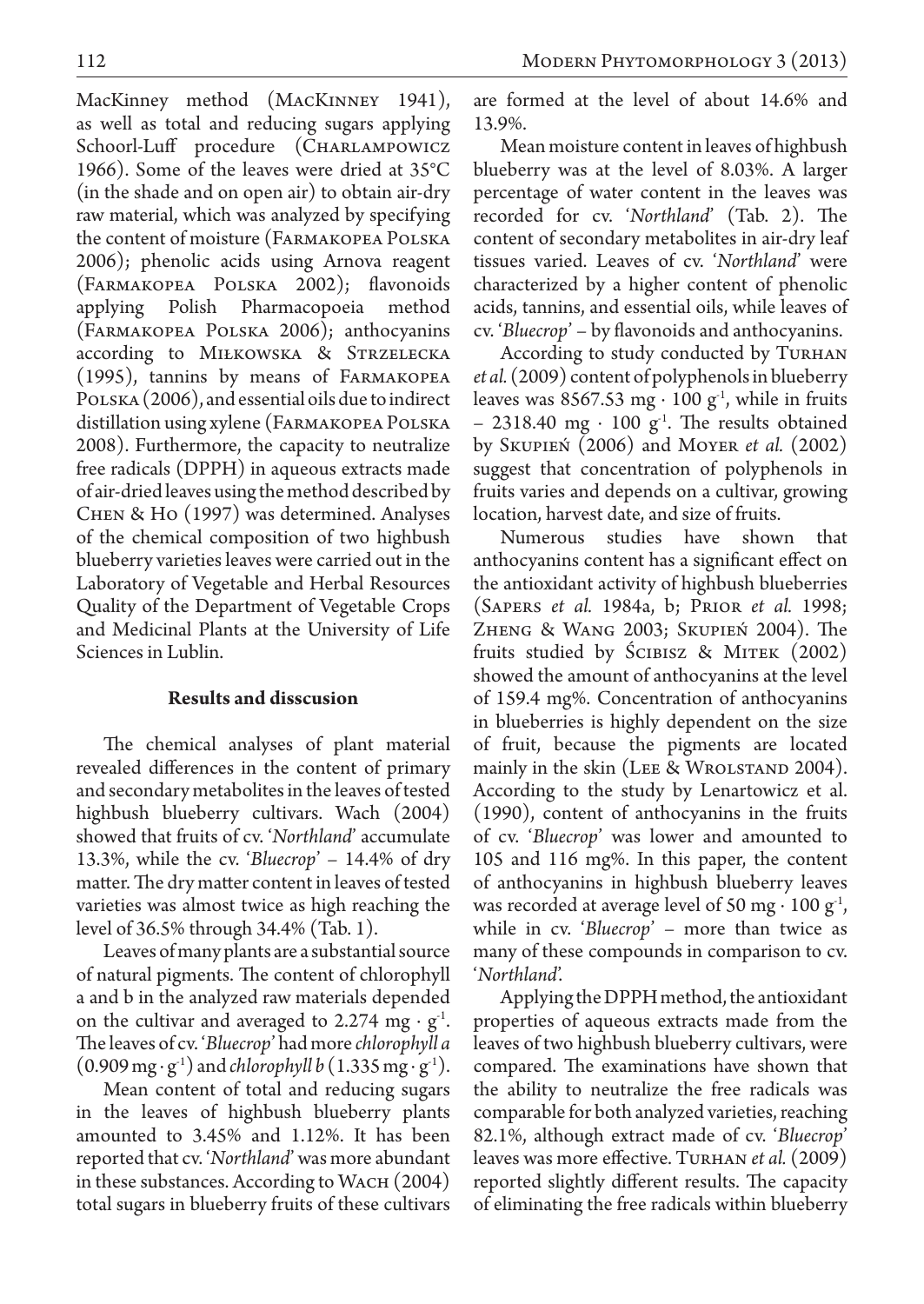| Cultivars                                              | 'Bluecrop' | 'Northland' | Mean  |
|--------------------------------------------------------|------------|-------------|-------|
| Dry matter, %                                          | 35.4       | 36.5        | 35.95 |
| Chlorophyll a, $mg \cdot g^{-1}$                       | 0.909      | 0.788       | 0.849 |
| Chlorophyll b, $mg \cdot g^{-1}$                       | 1.335      | 1.319       | 1.327 |
| Sum of chlorophylls $a+b$ , mg $\cdot$ g <sup>-1</sup> | 2.440      | 2.107       | 2.274 |
| Reducing sugars, % FM                                  | 0.90       | 1.34        | 1.12  |
| Total sugars, % FM                                     | 2.71       | 4.19        | 3.45  |

**Table 1.** Content of basic components in leaves of two highbush blueberry cultivars in 2010-2011.

**Table 1.** Content of basic components in leaves of two highbush blueberry cultivars in 2010-2011.

| Cultivars                            | 'Bluecrop' | 'Northland' | Mean  |
|--------------------------------------|------------|-------------|-------|
| Moisture, %                          | 7.84       | 8.23        | 8.03  |
| Phenolic acids, $mg \cdot 100g^{-1}$ | 0.481      | 0.581       | 0.531 |
| Flavonoids, mg · 100g <sup>-1</sup>  | 0.123      | 0.114       | 0.119 |
| Anthocyanins, $mg \cdot 100g^{-1}$   | 68         | 32          | 50    |
| Tannins, % DM                        | 5.2        | 7.5         | 6.4   |
| Essential oils, % DM                 | 0.25       | 0.35        | 0.30  |
| DPPH, %                              | 82.9       | 81.3        | 82.1  |

leaf extracts was 69.6%, whereas fruit extracts – 83.9%.

It is difficult to univocally conclude, on a basis of analyzing the content of individual phenolic groups, which have played a decisive role in the antioxidant system. Studies upon the relationship between the content of phenols and antioxidant properties of berry fruits (KALT *et al.* 1999) have shown a strong correlation between the sum of phenols and anthocyanins vs. the total antioxidant capacity. Similar regularity was found also by PROTEGGENTE *et al.* (2002).

It is known that the efficiency, composition, and physicochemical properties of essential oil depend on many factors, among which the most important are: geographic area, from which the raw material originates, raw material harvest time, age, as well as the manner of raw materials preparation for processing. According to the data contained in Tab. 2, the average content of essential oil in studied raw materials amounted to 0.30%. Leaves of cv. '*Northland*' appeared to be the material with higher efficiency of essential oils (0.35%) as compared to cv. '*Bluecrop*' (0.25%). There are no data on this issue in available literature. Therefore, it seems

to be interesting to carry out the research aimed at determining the qualitative composition of essential oils from tested materials.

### **Conclusions**

1. It was a large variation in the content of analyzed components and biological activity of leaves of two highbush blueberry cultivars.

2. The average content of total and reducing sugars in leaves of blueberry plants amounted to 3.45% and 1.12%, respectively.

3. Leaves of cv. '*Northland*' were characterized by a higher content of phenolic acids, tannins, and essential oils, while leaves of cv. '*Bluecrop*' – by flavonoids and anthocyanins.

4. Extracts made of highbush blueberry leaves were characterized by high antioxidant activity in the range of 81.3 through 82.9%.

#### **References**

**Ball S. 2001.** Antyoksydanty w medycynie i życiu człowieka. Oficyna Wyd. Medyk, Warszawa.

**Charłampowicz Z. 1966.** Analizy przetworów z owoców, warzyw i grzybów: 115–120. WPLS, Warszawa.